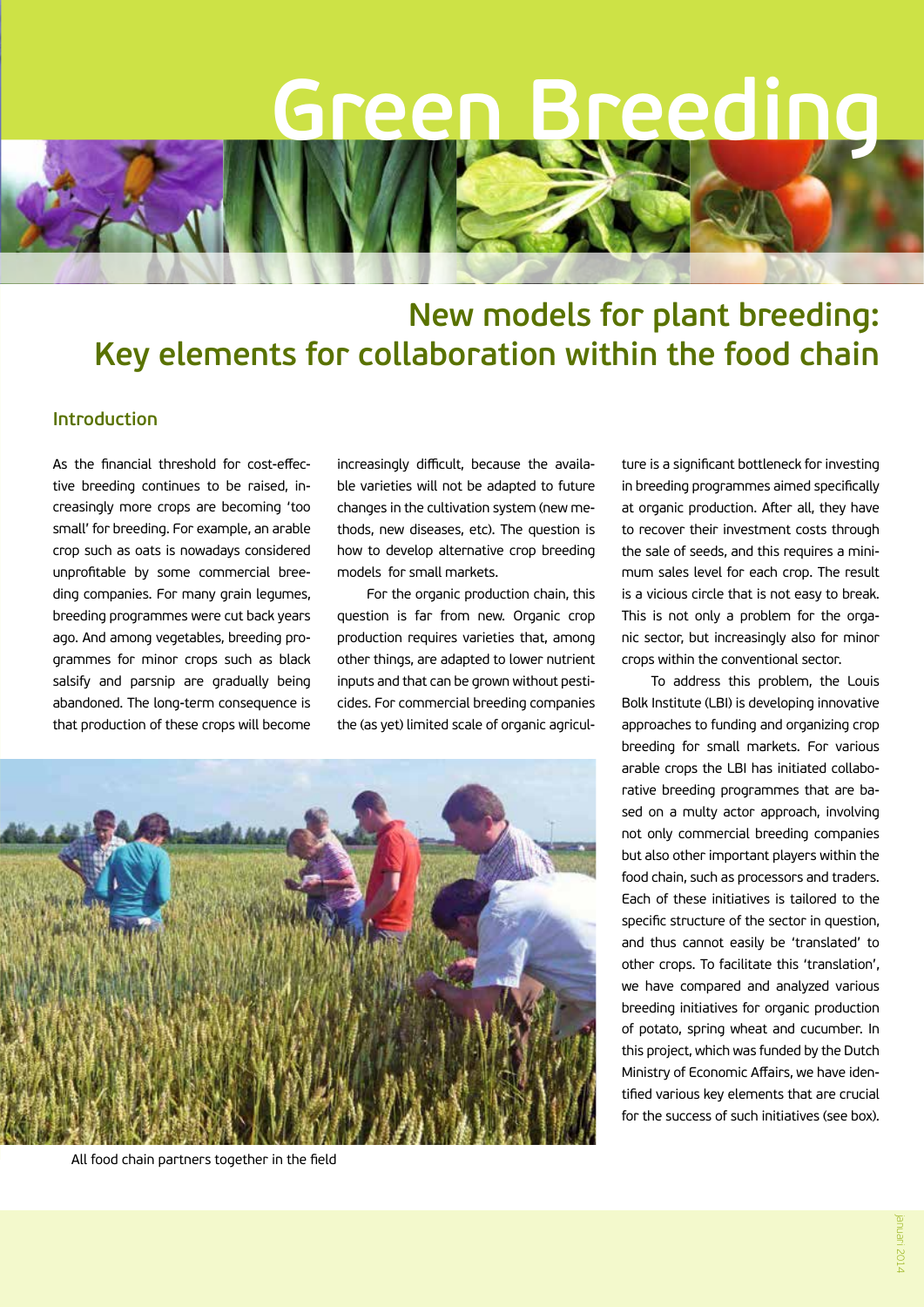

#### **Key elements**

- All food chain partners must feel ownership of the problem (for example, of *Phythophthora* in potato; this resulted in the Bioimpuls project).
	- In general, the greater the economic importance of the crop, the sooner the problem is collectively recognized and prioritized.
- Complexity of the food chain: the more players with different business cultures and farming practices, the more difficult it is to get everyone committed to a common goal.
	- Collaboration has to be initiated within the food chain.
	- A (neutral) facilitator is needed who recognizes and balances the different interests of all parties involved.
	- It should be noted that the historical context and institutional organisation of plant breeding differs significantly among crops and sectors. In the Netherlands, potato growers have always been directly involved in selection and breeding. In spring wheat, however, crop production and crop improvement are entirely separate activities. Compared to wheat and potato breeding, vegetable breeding is more competitive, and therefore more often takes place 'behind closed doors'.
- Crop specific traits play an important role.
	- Growers can play a larger role in crop improvement of vegetatively propagated crops and open-pollinated varieties, than in improvement of F1-hybrids.
	- In some crops it is easier to select for certain traits than in other crops.
	- Quite a few vegetable crops are biennial, leading to longer breeding cycles.
- New forms of collaboration deserve policy support.
	- Crop-specific study groups can be crucial to bring together different players (breeders, growers, traders) and to identify the key elements for successful collaboration.



## **Types of breeding programmes**

Together these key elements determine the possibilities for new models of plant breeding. These possibilities vary between crops and sectors. Growers in the vegetable sector are usually less involved in selection and seed production than in the arable sector, where crops such as wheat and potato directly provide new seed material. Moreover, there is more specialization in the vegetable sector, and for many vegetable crops (e.g. lettuce, cabbage) seed production requires extended cultivation periods. As a result vegetable growers have little affinity with seed production, and even less with crop breeding.

#### **Starting up new breeding companies**

In a time when many commercial breeding companies are merging or being bought up, the start up of new companies is certainly noteworthy. Within the context of organic agriculture two young companies are particularly worth mentioning: Bingerheimer Saatgut AG in collaboration with the Kultursaat Foundation, and De Bolster (see boxes).

For both companies it is crucial to be attuned to the needs of the sector and be a trusted partner in the market chain. Therefore they work closely together with growers, for example in on-farm trials of promising new varieties, or in seed production.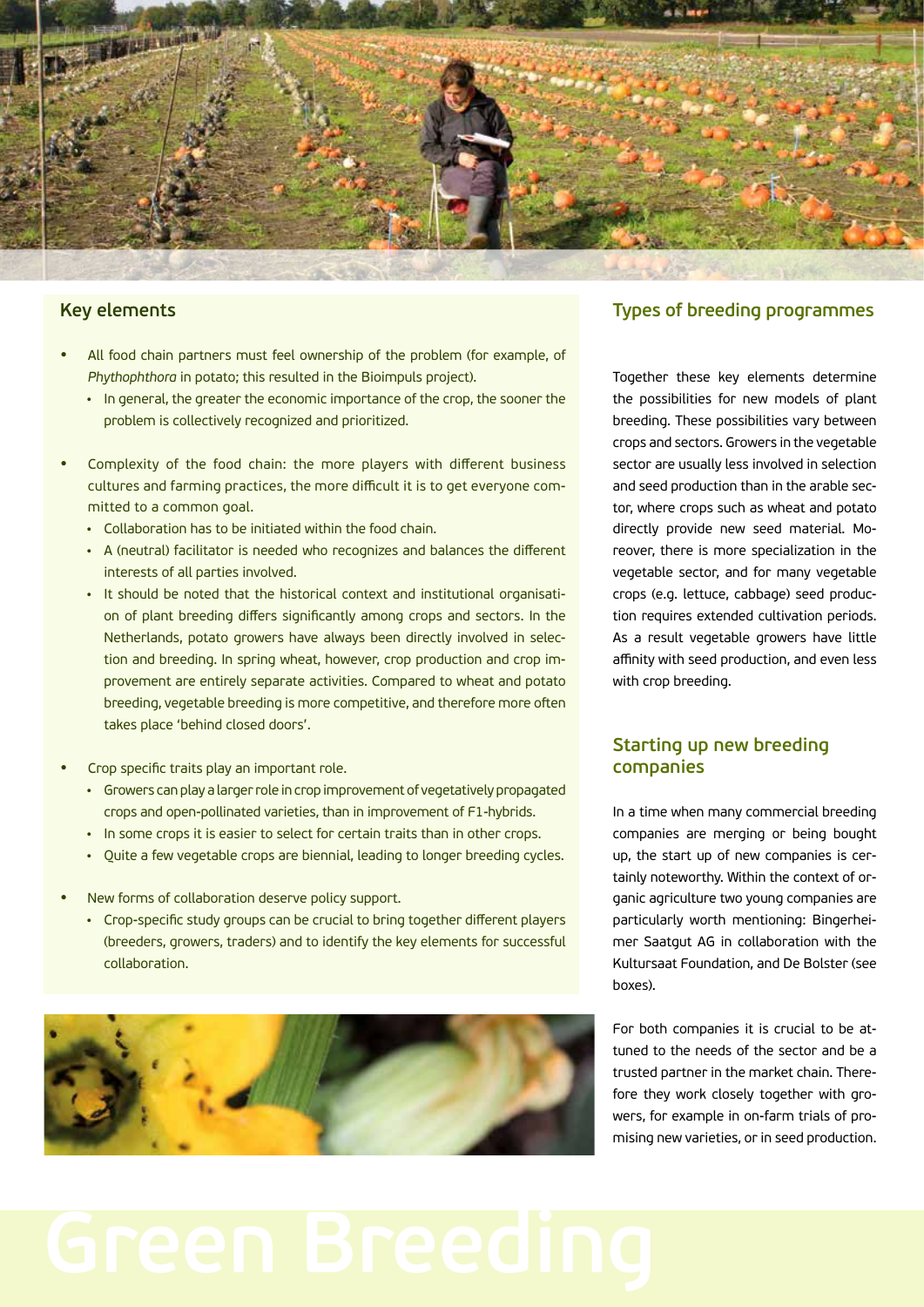

Existing breeding companies could adjust their breeding programmes in various ways to accommodate breeding for small markets such as organic crop production:

#### **Re-thinking the prioritization of plant traits**

The prioritization of crop variety traits is often not the same for organic versus conventional production. As a first step, existing breeding programmes could give more priority to traits that are important for organic production, such as growth vigour, nitrogen use efficiency and resistance against multiple diseases. This could lead to different choices regarding parent lines and selection at an early stage of the programme.

#### **Changing the organisation of selection programmes**

Existing breeding strategies could be adjusted, for example by involving growers at an early stage in pre-screening promising varieties. During the workshops that were part of this project many growers indicated that they would be very interested to accommodate such trials. Breeding companies are also realizing that they could gain from grower participation, and that it offers opportunities for future sales. But they must make the first move, and adjust their policies.

#### **Improving communication**

Communication between breeding companies and growers about potential improvements of varieties is often done through sales representatives. As a result, subtle yet essential information on desired and possible (innovative) crop improvements, particularly in relation to organic production, does not reach the breeders. Shorter communication lines are therefore needed. Opportunities to improve communication are farm-based trials, and drawing up crop profiles in the field together. These

interactions will allow growers to clearly communicate to the breeders what kind of variety they need, and what crop traits are important in their cultivation system.

#### **Collaboration initiated by other**

#### *Bingenheimer Saatgut AG* **and the** *Kultuursaat* **foundation**

Bingenheimer Saatgut is a German company that produces and sells biodynamic and organic vegetable seeds of existing and new open-pollinated varieties. The affiliated seed growers (about 100) each take care of seed production for one or more crops. About 20 of them (including two growers in the Netherlands) are also developing new open-pollinated varieties of various vegetable crops. For this work they receive financial support from the Kultuursaat Foundation. Kultuursaat takes care of registration of the new varieties, but does not claim breeders' rights. Anyone wishing to trade these new varieties signs an agreement with Kultursaat and pay a voluntary fee. In practice, most of these varieties are traded through Bingenheimer Saatgut AG. Crop breeding through Kultursaat is funded through donations and voluntary fees.

#### *De Bolster*

Before its take-over, seed company De Bolster focussed on organic seed production for amateur gardeners. The new owners of De Bolster are also targeting professional growers; their aim is to develop new varieties that are suitable for organic production. They started this work in 2004 and currently employ three full-time plant breeders. The focus is on pumpkin, courgette and tomato, for which various new varieties have been brought onto the market. Selection work is carried out under organic cropping conditions. The main bottleneck for start-up companies such as De Bolster is the high development costs of new varieties. These high costs are due to the fact that it usually takes at least 8 years to develop a new variety.